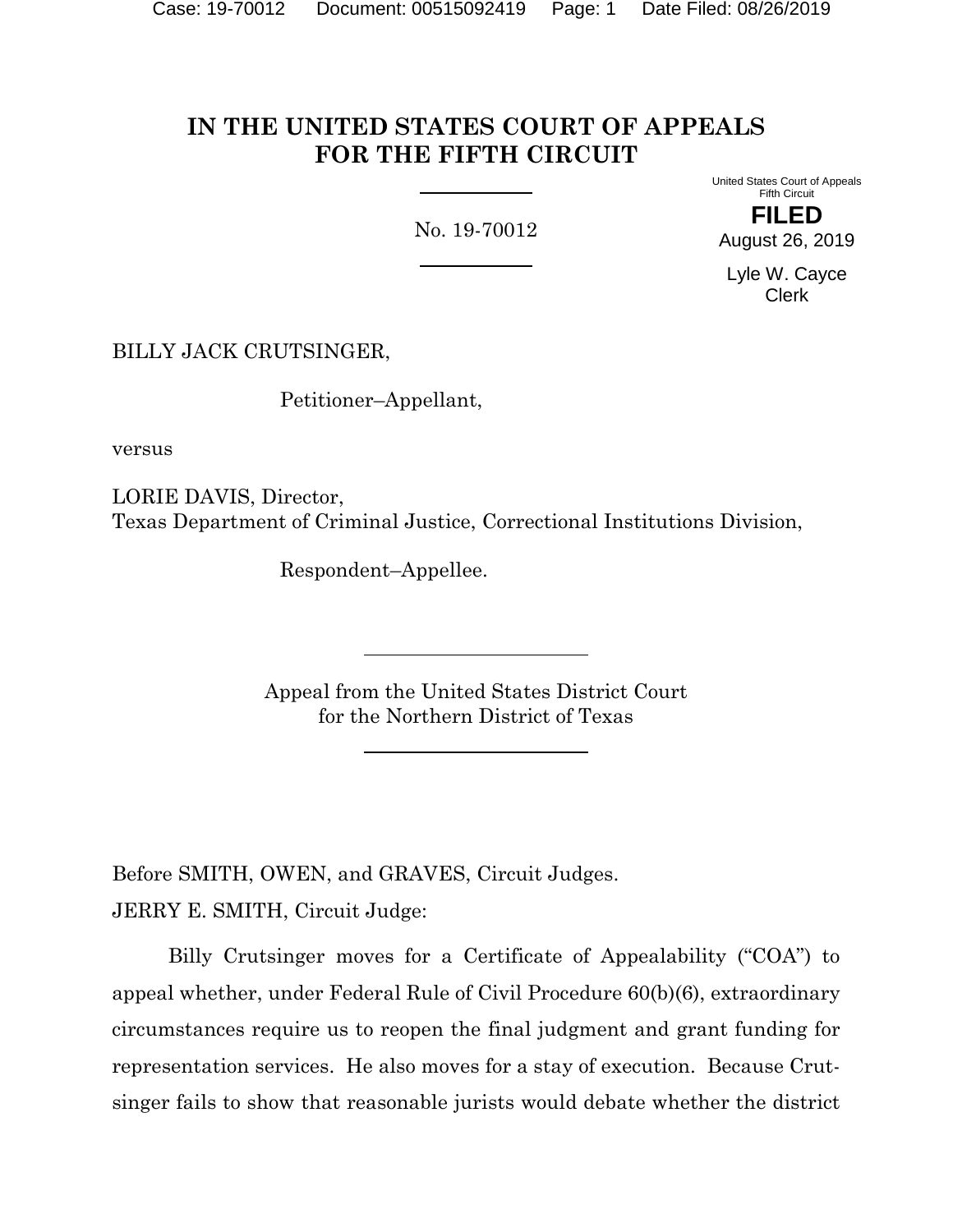# No. 19-70012

court abused its discretion in denying his motion, we deny a COA. Moreover, because Crutsinger does not establish that the circumstances justify the exercise of our equitable discretion, we deny the motion for a stay.

I.

In 2003, Billy Jack Crutsinger murdered eighty-nine-year-old Pearl Magouirk and her seventy-one-year-old daughter, Patricia Syren. *Crutsinger v. Davis* (*Crutsinger III*), 929 F.3d 259, 261 (5th Cir. 2019). He was convicted of capital murder and sentenced to death, *id*., and is scheduled to be executed on September 4, 2019.

Last month, we remanded for consideration of Crutsinger's Rule 60(b)(6) motion, *id*. at 266, then denied his motion for a stay of execution, *Crutsinger v. Davis* (*Crutsinger IV*), 930 F.3d 705, 706–09 (5th Cir. 2019) (per curiam). In a thorough and well-reasoned opinion, the district court denied Crutsinger's Rule 60(b) motion, his 18 U.S.C. § 3599(f) funding request, and his request for a COA. *Crutsinger v. Davis* (*Crutsinger V*), No. 4:07-CV-00703-Y, 2019 WL 3749530, at \*1–9 (N.D. Tex. Aug. 8, 2019).

# II.

# A.

As a jurisdictional prerequisite, a habeas petitioner must obtain a COA before we may consider his appeal.<sup>1</sup> A COA is required to appeal the denial of a Rule 60(b) motion. *Buck v. Davis*, 137 S. Ct. 759, 777 (2017). Issuance of a COA requires the petitioner to make "a substantial showing of the denial of a constitutional right." 28 U.S.C. § 2253(c). Ultimately, the central question is "whether a reasonable jurist could conclude that the District Court abused its

<span id="page-1-0"></span><sup>1</sup> *Raby v. Davis*, 907 F.3d 880, 883 (5th Cir. 2018); *accord Miller-El v. Cockrell*, 537 U.S. 322, 335–36 (2003); *see also* 28 U.S.C. § 2253(c).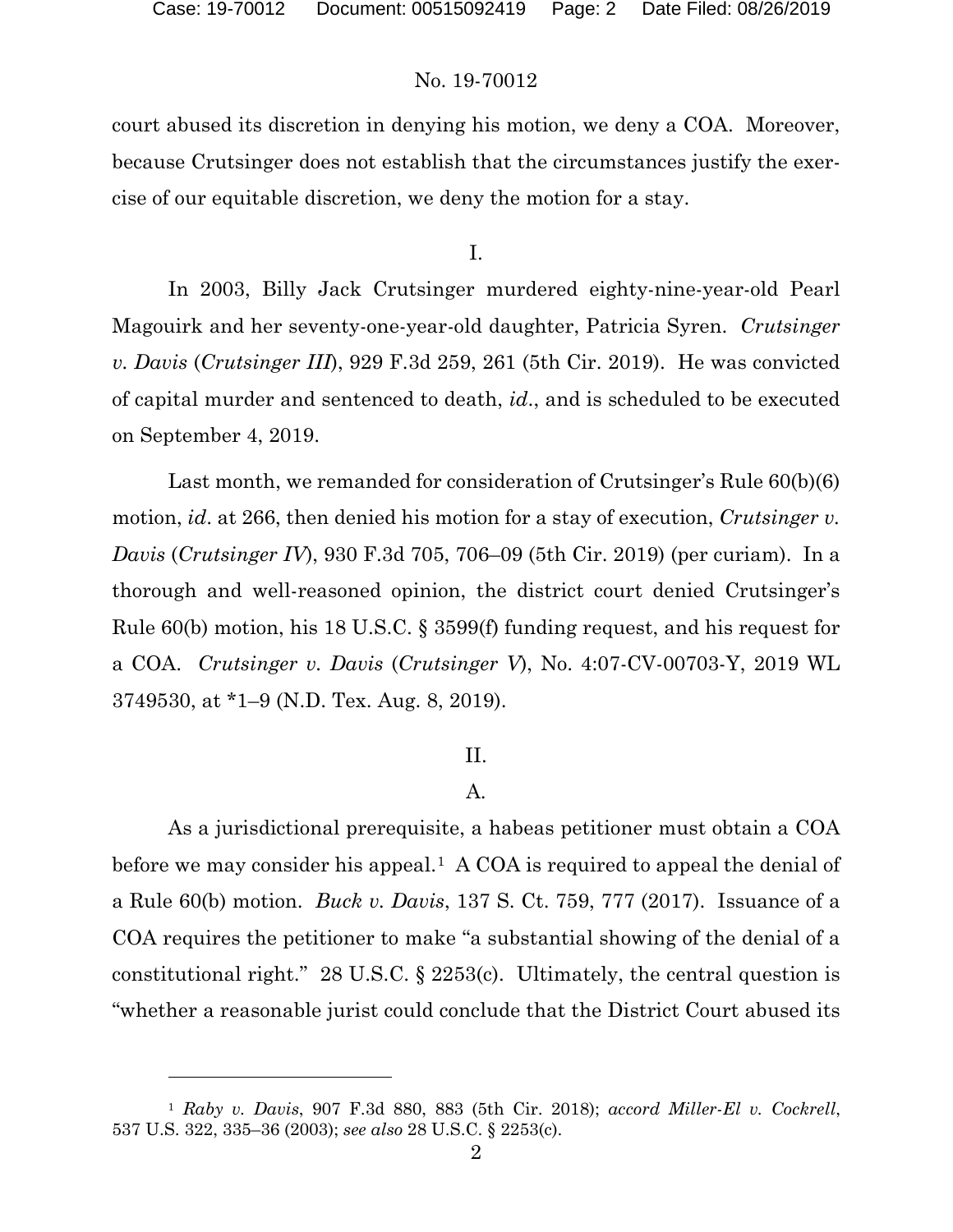$\overline{a}$ 

## No. 19-70012

discretion in declining to reopen the judgment."[2](#page-2-0)

Federal Rule of Civil Procedure 60(b)(6) permits relief from a judgment or order for "any other reason that justifies relief." FED. R. CIV. P. 60(b)(6). To prevail on a Rule 60(b)(6) motion in the habeas context, a movant must (1) make the motion within a reasonable time, FED. R. CIV. P. 60(c), and (2) establish that extraordinary circumstances justify the reopening of the final judgment, *Gonzalez v. Crosby*, 545 U.S. 524, 535 (2005). Such extraordinary circumstances "will rarely occur in the habeas context." *Id.* "A change in decisional law after entry of judgment does not constitute extraordinary circumstances and is not alone grounds for relief from a final judgment."[3](#page-2-1)

B.

Crutsinger maintains that he is entitled to relief under Rule 60(b) because recent changes in decisional law, including *Ayestas v. Davis*, 138 S. Ct. 1080 (2018), *Trevino v. Thaler*, 569 U.S. 413 (2013), and *Martinez v. Ryan*, 566 U.S. 1 (2012), coupled with seven additional factors,<sup>[4](#page-2-2)</sup> constitute extraordinary

<span id="page-2-0"></span><sup>2</sup> *Buck*, 137 S. Ct. at 777; *accord Miller-El*, 537 U.S. at 336 ("[A] petitioner must show that reasonable jurists could debate whether . . . the petition should have been resolved in a different manner or that the issues presented were adequate to deserve encouragement to proceed further." (internal quotation marks, alteration, and citations omitted)).

<span id="page-2-1"></span><sup>3</sup> *Raby*, 907 F.3d at 884 (internal quotation marks, alteration, and citations omitted); *accord Adams v. Thaler*, 679 F.3d 312, 319–20 (5th Cir. 2012); *Hernandez v. Thaler*, 630 F.3d 420, 430 (5th Cir. 2011); *Bailey v. Ryan Stevedoring Co.*, 894 F.2d 157, 160 (5th Cir. 1990).

<span id="page-2-2"></span><sup>4</sup> Those factors include (1) "[t]he nature of the proceedings as habeas corpus, in which traditional res-judicata rules have never applied, and the careful adjudication of which the Supreme Court has called the highest duty of a federal court," *Crutsinger V*, 2019 WL 3749530, at \*2; (2) "[t]he nature of the case as a capital case," *id*.; (3) "[t]he nature of the alleged defect as a deprivation of guaranteed representation, which is structural in nature and undermines public confidence in the judicial process," *id*.; (4) "[t]he nature of the alleged defect, which operated to preclude hearing the true merits of the case because it thwarted Crutsinger's ability 'even to discover and allege material facts in support of claims he sought to pursue in good faith,'" *id*.; (5) "[t]he fact that the Supreme Court specifically mentioned this case in *Ayestas*," *id*.; (6) "[t]he facts underlying the claims affected by the alleged defect are egregious, including that petitioner's trial counsel went to trial only five months after being appointed in a capital case and state habeas counsel effectively abandoned him," *id*.;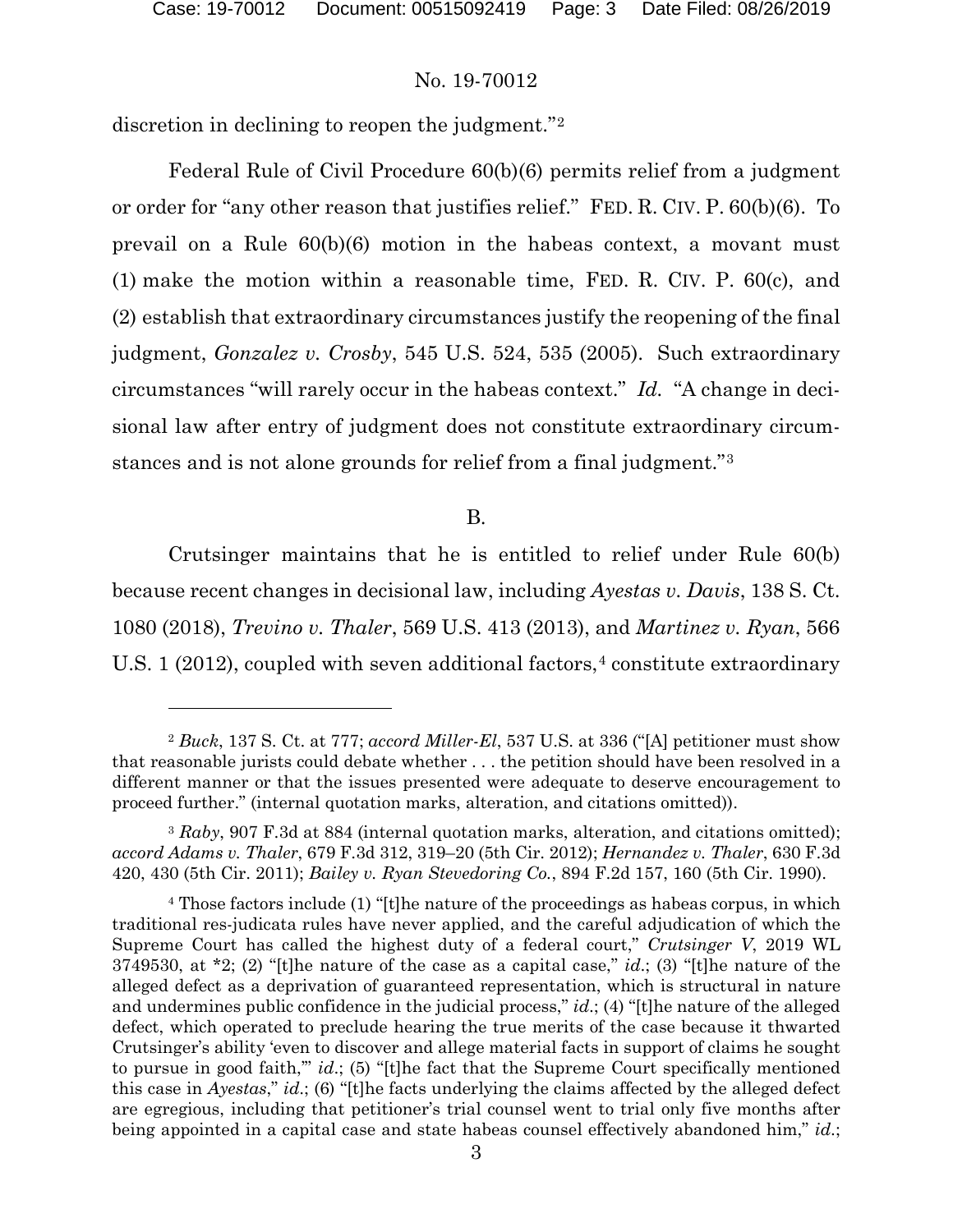# No. 19-70012

circumstances. Crutsinger underscores that "[r]easonable jurists could . . . debate whether . . . the ruling of the district court denying [Rule] 60(b) relief and funding should have been resolved in a different manner or that the issues presented were adequate to deserve encouragement to proceed further."

In support of this, Crutsinger cites the dissent from our recent decision<sup>[5](#page-3-0)</sup> and claims that the district court incorrectly analyzed the seven additional factors he raised. He contends—contrary to *Crutsinger IV*, 930 F.3d at 707 & n.1—that *Diaz v. Stephens*, 731 F.3d 370, 376 (5th Cir. 2013), and *Adams*, 679 F.3d at 319–20, do not bar relief under Rule 60(b). Crutsinger essentially maintains that *Adams* and *Diaz* were wrongly decided because *Martinez* was an equitable ruling as distinguished from a constitutional one.

Crutsinger next recites the *Ayestas* standard for funding under § 3599(f), asserting that "[t]he district court's record-bound, merits-review conflicts with *Ayestas* in how funding determinations are assessed." He contends that he has doggedly pursued his § 3599(f) right to funding over the last decade and that his funding request is not frivolous. Crutsinger further emphasizes that the extraordinary circumstances underlying his Rule 60(b) motion do not include merely the changes in decisional law and his diligent pursuit of § 3599(f) funding. He posits that the risk this case will undermine public confidence in the judicial process also supports his claim of extraordinary circumstances.

Lastly, Crutsinger stresses that "*Gonzalez* did not announce any rule that a change in law cannot constitute an extraordinary circumstance warranting relief from the judgment." In *Gonzalez*, 545 U.S. at 536, the Court

and (7) the fact that "Crutsinger has exercised extraordinary diligence in pursuing his representation rights," *id*.

<span id="page-3-0"></span><sup>5</sup> *Crutsinger III*, 929 F.3d at 266 (Graves, J., dissenting) ("Because I conclude that Billy Jack Crutsinger's motion under Federal Rule of Civil Procedure 60(b)(6) should be granted, I would vacate and remand for proper consideration of his funding motion.").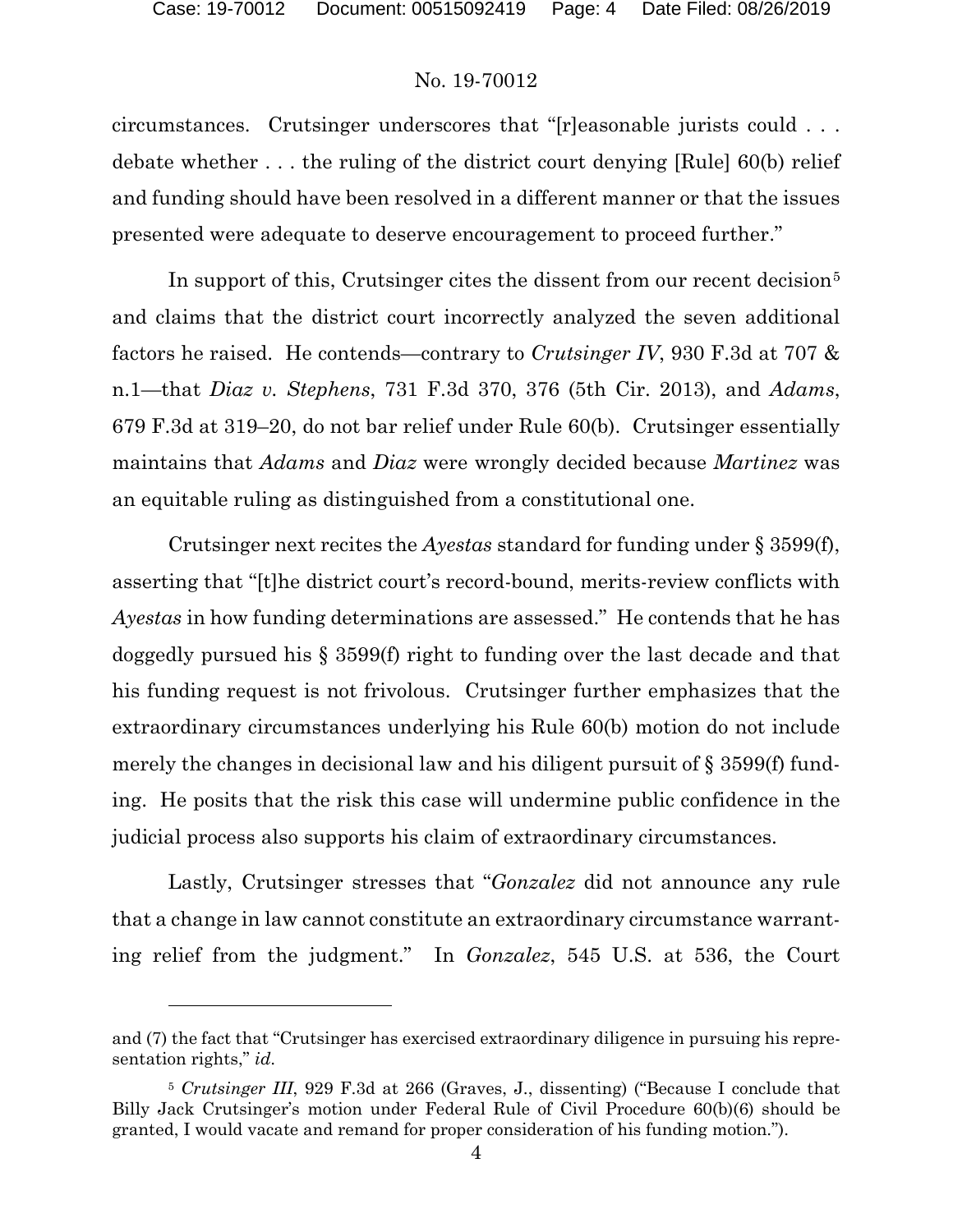# No. 19-70012

remarked that "not every interpretation of the federal statutes setting forth the requirements for habeas provides cause for reopening cases long since final." Importantly, Crutsinger asserts, this "does not mean that no erroneous interpretation does" (emphasis omitted).In contrast to the circumstances in *Gonzalez*, he asserts that he was "independently deprived ... of a federally guaranteed right" and that "[t]he deprivation of that right demands a remedy." Consequently, he contends that the totality of the circumstances warrants relief under Rule 60(b).

In response, the state maintains that reasonable jurists would not debate whether the district court abused its discretion in declining to reopen because *Gonzalez* and circuit precedent, forecloses such relief. In *Gonzalez*, 545 U.S. at 536, the Court stated that "[i]t is hardly extraordinary that subsequently, after petitioner's case was no longer pending, this Court arrived at a different interpretation" of a federal statute. We reiterated this sentiment in both of our recent *Crutsinger* decisions.<sup>6</sup> The state further underscores that "[i]f a change in law that entirely precluded merits review—as in *Gonzalez*—is not sufficient to warrant Rule 60(b)(6) relief, then the change in the law . . . on a lesser matter—funding to possibly support a claim for relief—necessarily cannot warrant Rule  $60(b)(6)$  relief."

Echoing our recent statements in *Crutsinger IV*, 930 F.3d at 707 & n.1, the state avers that "this [c]ourt's precedent forecloses reliance on *Martinez* and *Trevino* to achieve relief under Rule 60(b)." The state cites our recent published decision in *In re Johnson*, Nos. 19-20552, 19-70013, 2019 WL 3814384,

<span id="page-4-0"></span><sup>6</sup> *Crutsinger IV*, 930 F.3d at 707; *Crutsinger III*, 929 F.3d at 266 ("It would appear that the Supreme Court's holding in *Gonzalez* that not every interpretation of the federal statutes setting forth the requirements for habeas provides cause for reopening cases long since final is at least instructive, if not dispositive, of Crutsinger's Rule 60(b) motion." (internal quotation marks and citation omitted)).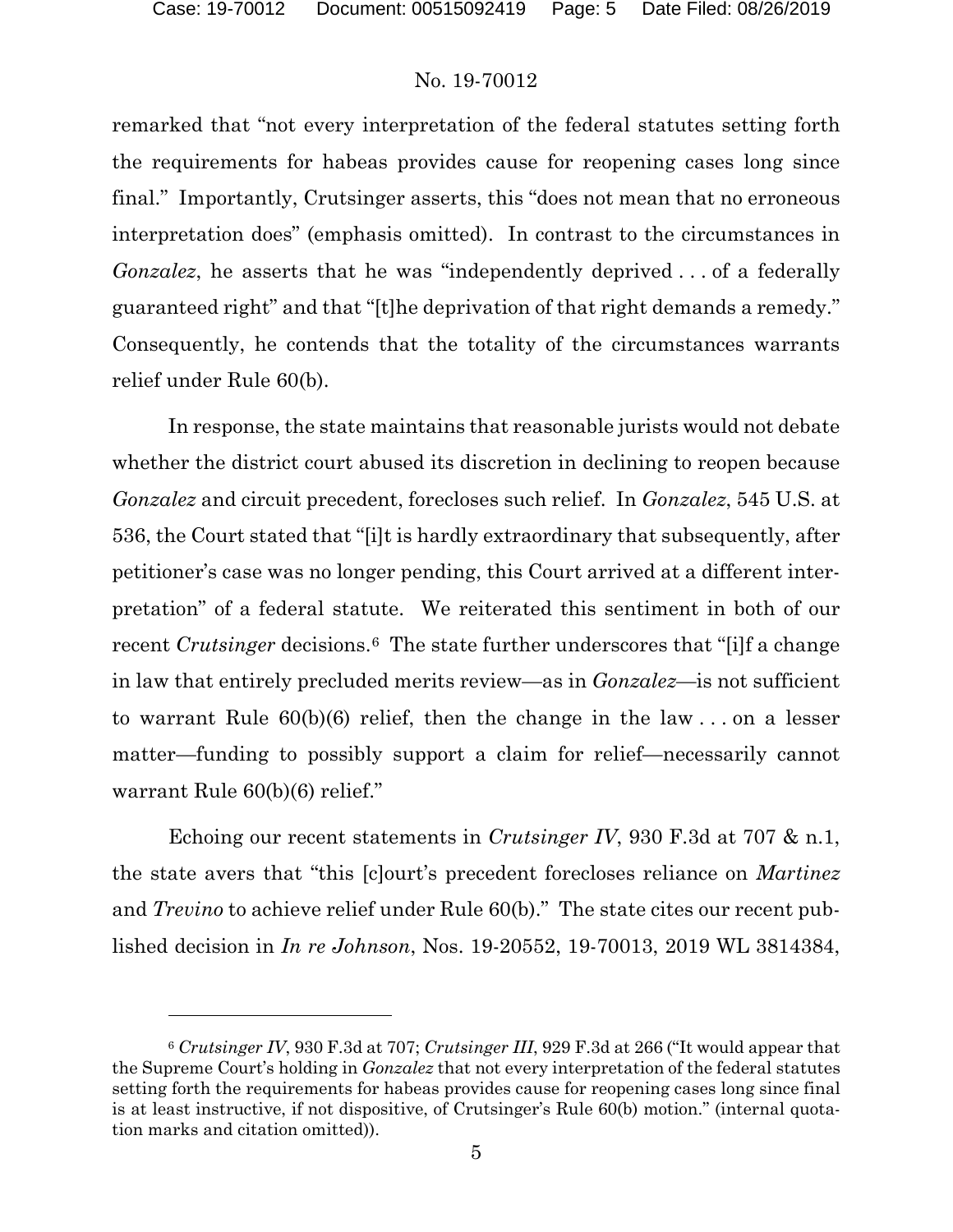## No. 19-70012

at \*3 (5th Cir. Aug. 15, 2019), to buttress that contention. In *Johnson*, relying on *Raby*, 907 F.3d at 884, we reaffirmed that a claim of deficient representtation, without more, is insufficient to obtain Rule 60(b) relief. *Johnson*, 2019 WL 3814384, at \*3. Moreover, we emphasized there, as here, that the movant failed to offer "any authority that [§] 3599 has ever provided relief pursuant to Rule 60(b)." *Id*. at \*4. Consequently, we denied a COA.[7](#page-5-0)

Finally, the state contends that the other factors raised by Crutsinger weigh against Rule 60(b) relief because they are not extraordinary. The state notes that *Diaz* and *Haynes v. Davis*, 733 F. App'x 766, 768–70 (5th Cir. 2018), found that changes in decisional law (specifically, *Trevino* and *Martinez*), coupled with various other "equities," were not enough to establish extraordinary circumstances. In *Diaz*, 731 F.3d at 377), we emphasized that the petitioner's circumstances were "no more unique or extraordinary than any other capital inmate who defaulted claims in state court prior to *Trevino*." (Citation omitted.) So, too, with Crutsinger's funding request after *Ayestas*.

Moreover, in *Haynes*, 733 F. App'x at 770,we maintained that "finality is a particularly strong consideration in the habeas context." The state emphasizes that here, as in *Haynes*, Crutsinger has been litigating his claims in federal court for more than a decade and has received multiple stages of review. In both cases, we found that Rule 60(b) relief was not warranted. *See id.*; *Diaz*, 731 F.3d at 379.

Ultimately, the state contends, "Crutsinger cites no authority for the proposition that a district court's entirely discretionary denial of funding in

<span id="page-5-0"></span><sup>7</sup> *Id*. The state also maintains that the district court's thorough opinion explicitly addressed the *Crutsinger III* dissent's concerns—that the denial of funding risked undermining the public's confidence in the judicial process and producing an unjust result, *Crutsinger III*, 930 F.3d at 271 (Graves, J., dissenting)—by "discussing the prior merits review of the claim" and providing a proper review of Crutsinger's funding request under *Ayestas*.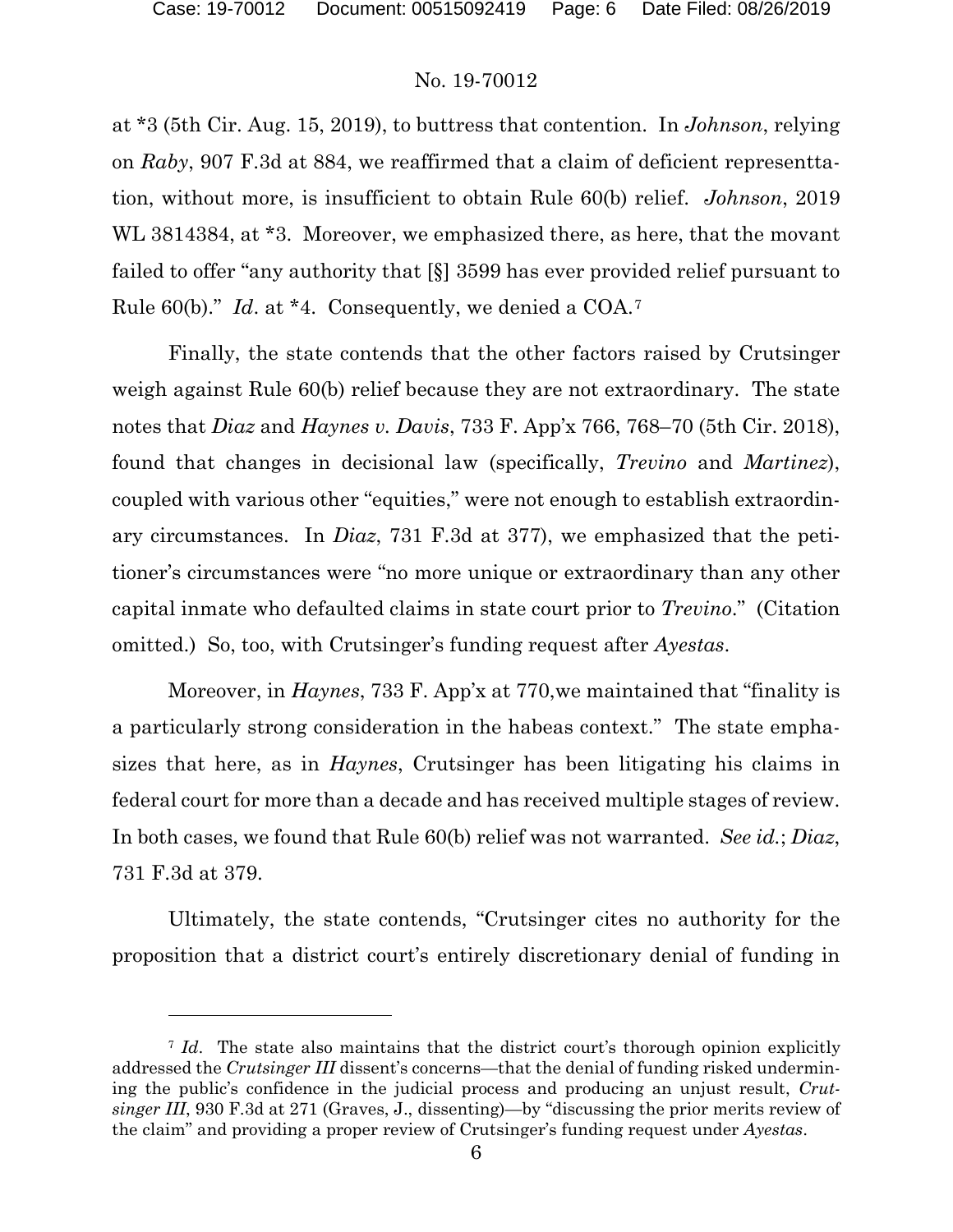$\overline{a}$ 

# No. 19-70012

any way deprived him of his statutory right to representation." Consequently, because none of the other factors he cites establishes extraordinary circumstances, "he cannot show that reasonable jurists would debate the lower court's denial of that motion."

C.

Crutsinger is not entitled to a COA because reasonable jurists would not debate whether the district court abused its discretion in denying his Rule 60(b) motion. A petitioner "seeking relief under Rule 60(b)(6) [must] show extraordinary circumstances justifying the reopening of a final judgment." *Gonzalez*, 545 U.S. at 535 (internal quotation marks and citation omitted). This is a strict standard, so extraordinary circumstances are rarely present in the habeas context. *Id.* Mere changes in decisional law, without more, do not constitute extraordinary circumstances. *See id*. at 536–37. "It is hardly extraordinary that subsequently, after petitioner's case was no longer pending, this Court arrived at a different interpretation" of a federal statute. *Id*. at 536. Importantly, the Court maintained, "not every interpretation of the federal statutes setting forth the requirements for habeas provides cause for reopening cases long since final." *Id*. Moreover, "if, as in *Gonzalez*, a change in law that *entirely* precluded merits review is not sufficient to warrant Rule 60(b)(6) relief," then (as is the case here) a change in law that *did not* preclude merits review does not merit such relief. *Crutsinger IV*, 930 F.3d at 707 (internal quotation marks omitted).

Circuit precedent also squarely forecloses Crutsinger's claim.[8](#page-6-0) We noted as much in both of our recent decisions. *Crutsinger IV*, 930 F.3d at 707;

<span id="page-6-0"></span><sup>8</sup> *E.g.*, *Johnson*, 2019 WL 3814384, at \*3; *Raby*, 907 F.3d at 884; *Haynes*, 733 F. App'x at 768–70; *Diaz*, 731 F.3d at 375–76; *Adams*, 679 F.3d at 319–20; *Hernandez*, 630 F.3d at 430; *Bailey*, 894 F.2d at 160.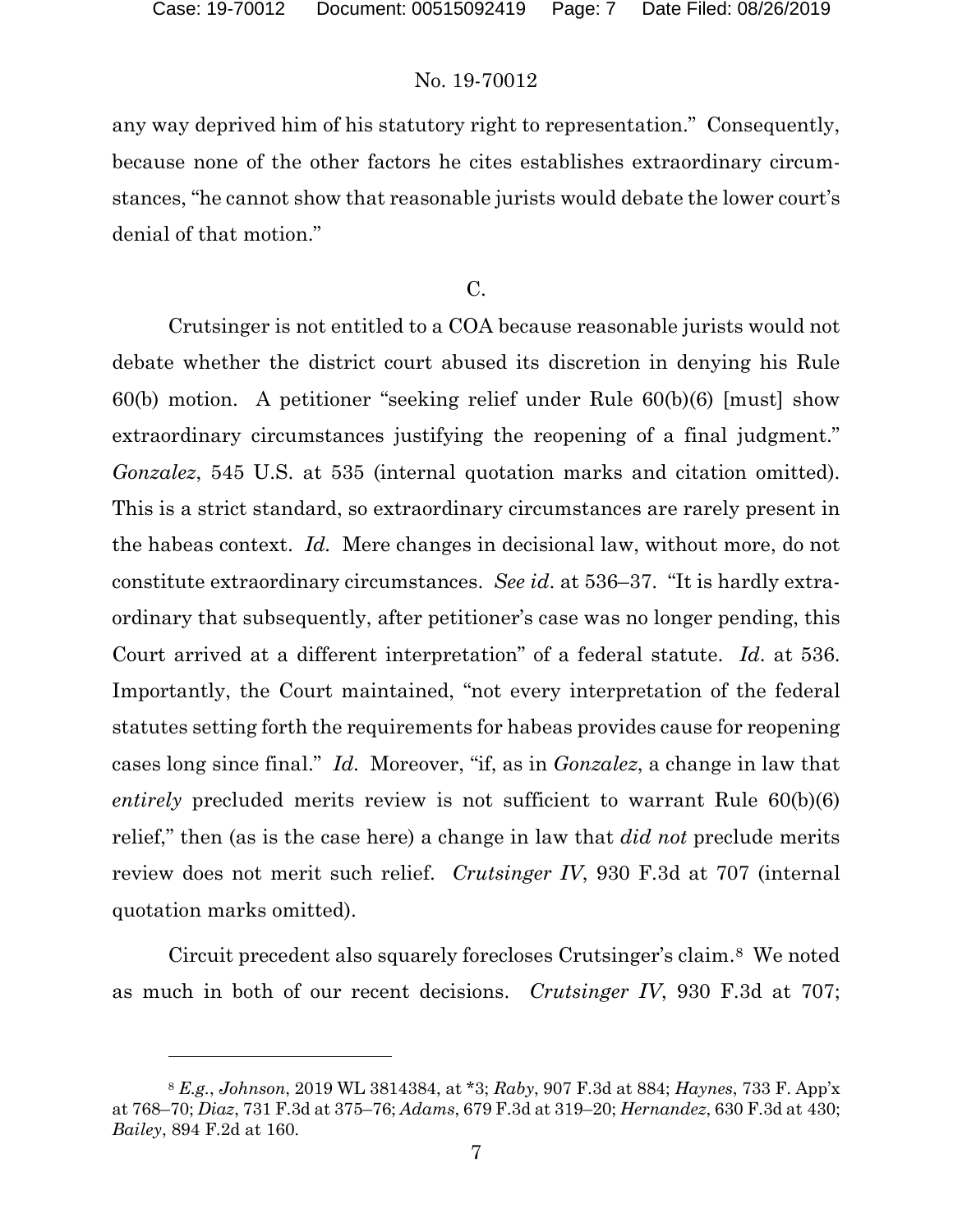# No. 19-70012

*Crutsinger III*, 929 F.3d at 266. This overwhelming precedent is effectively dispositive of the matter.[9](#page-7-0)

Crutsinger attempts to evade this precedent by claiming that the changes in decisional law, coupled with seven additional factors, constitute extraordinary circumstances. The district court, however, rejected this theory, engaging in an exhaustive review of the seven factors presented by Crutsinger. *Crutsinger V*, 2019 WL 3749530, at \*2–6. The court's analysis is both helpful and, more importantly, correct.

Citing both Supreme Court and circuit precedent, the district court concluded that the capital habeas nature of this case does not make its circumstances extraordinary. *Id*. at \*2. The court also noted that, despite Crutsinger's claims, the denial of funding was not structural error, making his circumstances all the more ordinary. *See id.* at \*3.

The district court engaged in an extensive review of the record to demonstrate that Crutsinger's representation at trial was not egregious and that he was not precluded from receiving a merits-based review of his federal habeas claims, including his claim of ineffective assistance of counsel ("IAC"). *Id*. at \*3–6; *see also Crutsinger v. Thaler* (*Crutsinger I*), No. 4:07-CV-703-Y, 2012 WL 369927, at \*4–13 (N.D. Tex. Feb. 6, 2012). As the court rightly emphasized, Crutsinger's "assertions that the denial of funding precluded a true merits review and that trial counsel's representation was egregious, border on frivolous." *Crutsinger V*, 2019 WL 3749530, at \*3. Neither of these factors supports his claim that extraordinary circumstances justify reopening.

The district court concluded that *Ayestas*'s abrogation of *Crutsinger v. Stephens* (*Crutsinger II*), 576 F. App'x 422 (5th Cir. 2014), *cert. denied*,

<span id="page-7-0"></span><sup>9</sup> Moreover, here, as was true in *Johnson*, Crutsinger fails to offer "any authority that [§] 3599 has ever provided relief pursuant to Rule 60(b)." 2019 WL 3814384, at \*4.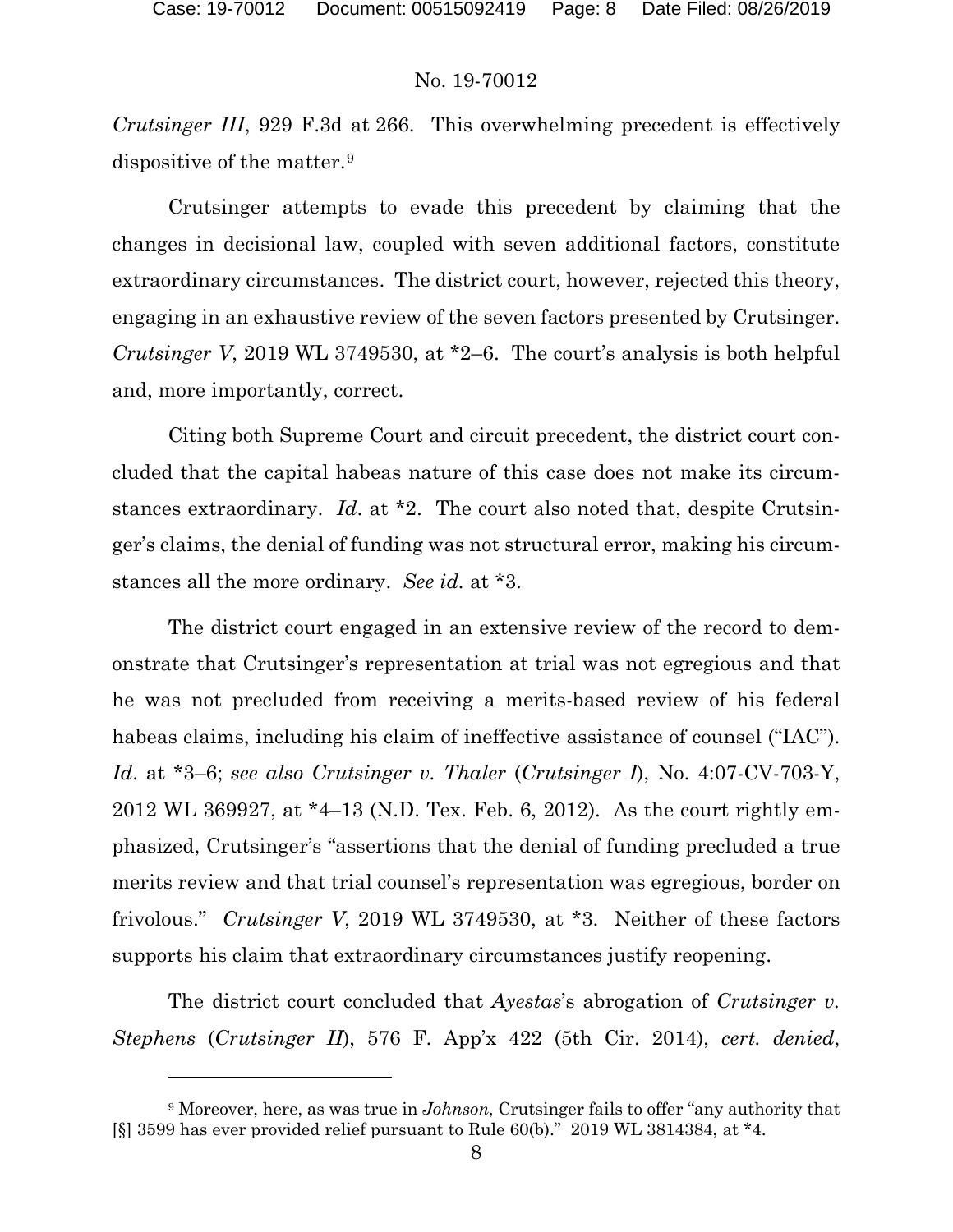$\overline{a}$ 

#### No. 19-70012

135 S. Ct. 1401 (2015), did not support a finding of extraordinary circumstances because *Ayestas* "emphasize[d] that there was no error in this case before *Trevino*." *Crutsinger V*, 2019 WL 3749530, at \*6. Lastly, the court concluded, even "[a]ssuming Crutsinger has exhibited due diligence, he fails to provide authority that diligence plus a change in law are sufficient in deathpenalty cases to reopen a judgment under Rule 60(b)(6)."[10](#page-8-0) 

Ultimately, the changes in decisional law, even when viewed in conjunction with these additional factors, fail to establish extraordinary circumstances warranting relief from the judgment. Therefore, the district court did not abuse its discretion in denying the Rule 60(b) motion. Because jurists of reason would not debate this conclusion, particularly in light of Supreme Court and Fifth Circuit precedent, Crutsinger is not entitled to a COA.

# III.

#### A.

As discussed in *Crutsinger IV*, 930 F.3d at 706, "a stay of execution is an equitable remedy. It is not available as a matter of right, and equity must be sensitive to the [s]tate's strong interest in enforcing its criminal judgments without undue interference from the federal courts."<sup>11</sup> We evaluate four

<span id="page-8-0"></span><sup>10</sup> *Id.* The district court went a step further: Acknowledging the *Crutsinger III* dissent's concerns, 929 F.3d at 266–71 (Graves, J., dissenting), the court reviewed Crutsinger's § 3599(f) request under *Ayestas*. *Crutsinger V*, 2019 WL 3749530, at \*6–9.

In *Ayestas*, 138 S. Ct. at 1094, the Court noted that "the 'reasonably necessary' test requires an assessment of the likely utility of the services requested, and § 3599(f) cannot be read to guarantee that an applicant will have enough money to turn over every stone." Therefore, the district court stressed, proper application of the test required it to consider: (1) "the potential merit of the claim that Crutsinger wants to pursue," *Crutsinger V*, 2019 WL 3749530, at \*7; (2) "the likelihood that the services will generate useful and admissible evidence," *id*.; and (3) "the prospect that Crutsinger will be able to clear any procedural hurdles standing in the way," *id*. Finding that Crutsinger failed to meet that standard, the court denied funding. *Id*. at \*9.

<span id="page-8-1"></span><sup>11</sup> *Hill v. McDonough*, 547 U.S. 573, 584 (2006); *see also Sepulvado v. Jindal*, 729 F.3d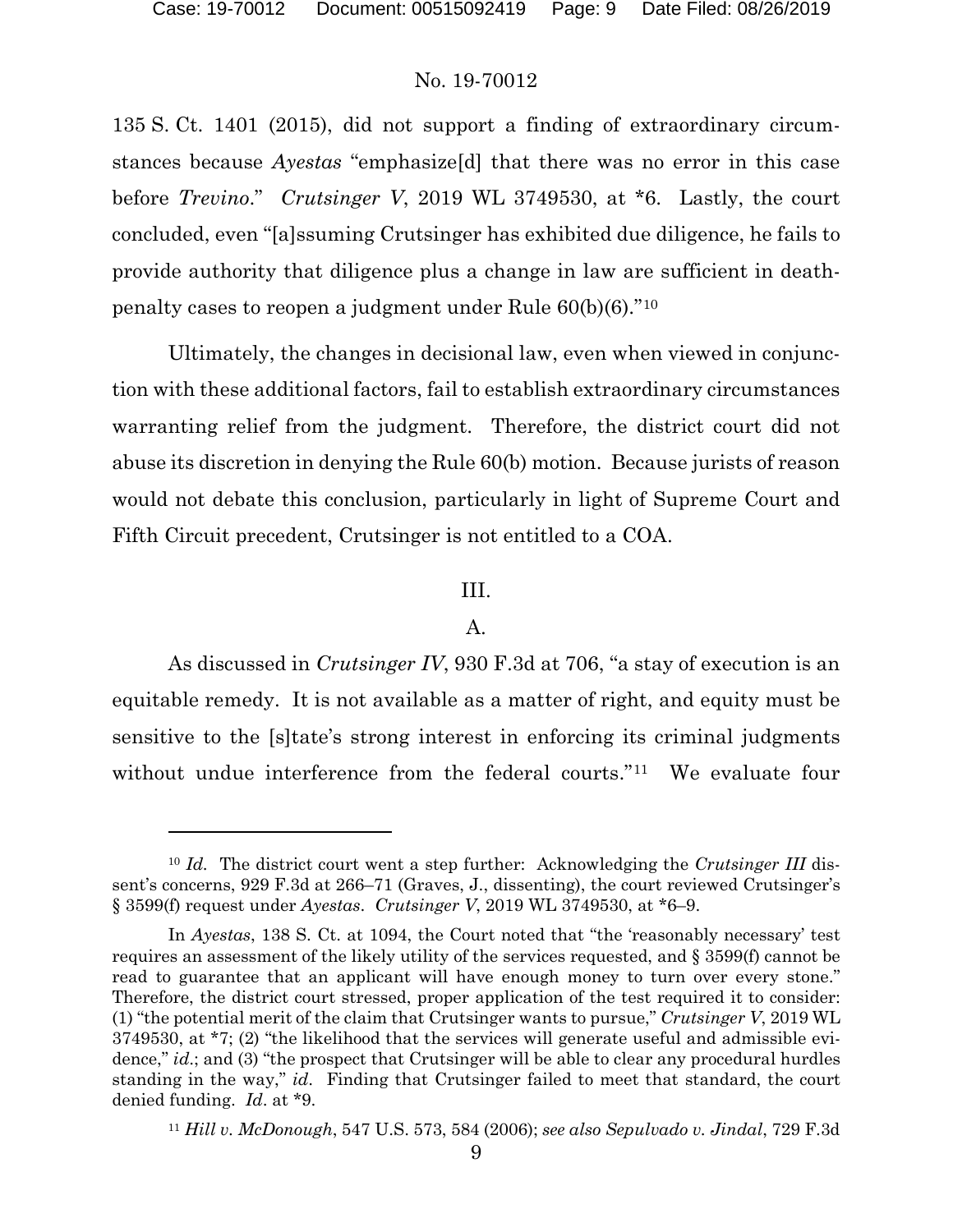# No. 19-70012

factors.[12](#page-9-0) First, "whether the stay applicant has made a strong showing that he is likely to succeed on the merits." *Charles*, 612 F. App'x at 218 n.7 (citation omitted). Second, "whether the applicant will be irreparably injured absent a stay." *Id*. (citation omitted). Third, "whether issuance of the stay will substantially injure the other parties interested in the proceeding." *Id*. (citation omitted). And fourth, "the public interest." *Id*. (citation omitted).

"The first two factors of the traditional standard are the most critical. It is not enough that the chance of success on the merits be better than negligible." *Nken*, 556 U.S. at 434 (internal quotation marks and citation omitted). "Once an applicant satisfies the first two factors, the traditional stay inquiry calls for assessing the harm to the opposing party and weighing the public interest." *Id*. at 435. "These factors merge when the [state] is the opposing party." *Id*. "[C]ourts must be mindful that the [state's] role as the respondent in every . . . proceeding does not make the public interest in each individual one negligible." *Id*.

# B.

Crutsinger asserts that we should grant a stay because he was forced "to file a habeas corpus application . . . without the provision of high-quality representation guaranteed to him by 18 U.S.C. § 3599." Citing *Lonchar v. Thomas*, 517 U.S. 314 (1996), Crutsinger avers that he cannot "be executed until the merits of his initial habeas corpus application have been meaningfully adjudicated." He notes that *Barefoot v. Estelle*, 463 U.S. 880 (1983), mandates "meaningful appellate review for any issue" on which we grant a COA.

 $\overline{a}$ 

<sup>413, 420 (5</sup>th Cir. 2013).

<span id="page-9-0"></span><sup>12</sup> *Murphy v. Collier*, 919 F.3d 913, 915 (5th Cir. 2019) (per curiam); *Charles v. Stephens*, 612 F. App'x 214, 218 n.7 (5th Cir. 2015) (per curiam); *see also Nken v. Holder*, 556 U.S. 418, 425–26 (2009).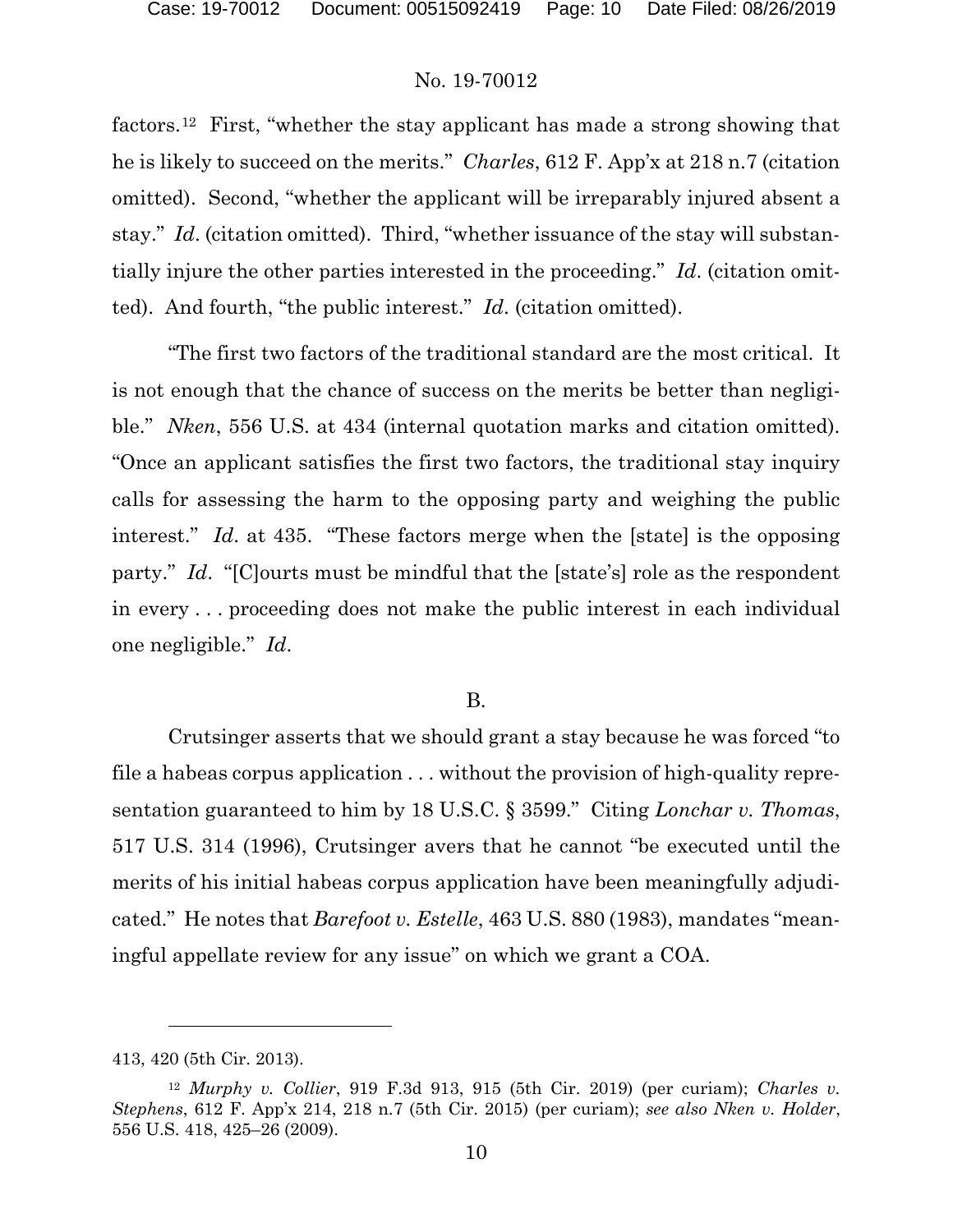# No. 19-70012

As he did in his initial motion for a stay of execution, *Crutsinger IV*, 930 F.3d at 708, Crutsinger contends that he "may not be executed until he has been afforded the representation in federal collateral proceedings that he is due under . . . § 3599." Without an "appropriate post-conviction investigation," he "remains exposed to the substantial risk that meritorious habeas corpus claims will never be heard."

# C.

Despite his familiarity with our standard for a stay of execution, *see Crutsinger IV*, 930 F.3d at 706–09, Crutsinger does not even attempt to engage with the four equitable factors. In any event, it is moot: As was the case in *Crutsinger IV*, 930 F.3d at 706–07, he fails to establish a likelihood of success on the merits. That failure "is, effectively, dispositive of the motion for stay." *Id*. at 707.

Moreover, the arguments raised by Crutsinger, which essentially echo those he raised in *Crutsinger IV*, do not support granting a stay. *Lonchar* and *Barefoot* stand for the unremarkable proposition that a petitioner may not be executed before a court has reviewed the merits of his habeas petition. *Lonchar*, 517 U.S. at 319–20. Crutsinger received such a review more than seven years ago. *Crutsinger I*, 2012 WL 369927, at \*4–13; *see also Crutsinger II*, 576 F. App'x at 425–31. As part of that review, he was given a full and fair opportunity to litigate the merits of his habeas petition. *Crutsinger V*, 2019 WL 3749530, at \*3–6. Any claim to contrary is baseless. *Id.* at \*3. Moreover, Crutsinger's continued insistence that he is entitled to § 3599(f) funding is false. Such funding is discretionary.<sup>[13](#page-10-0)</sup>

Crutsinger's reliance on *McFarland v. Scott*, 512 U.S. 849, 858 (1994),

<span id="page-10-0"></span><sup>13</sup> *Ayestas*, 138 S. Ct. at 1094 ("Congress has made it clear, however, that district courts have broad discretion in assessing requests for funding.").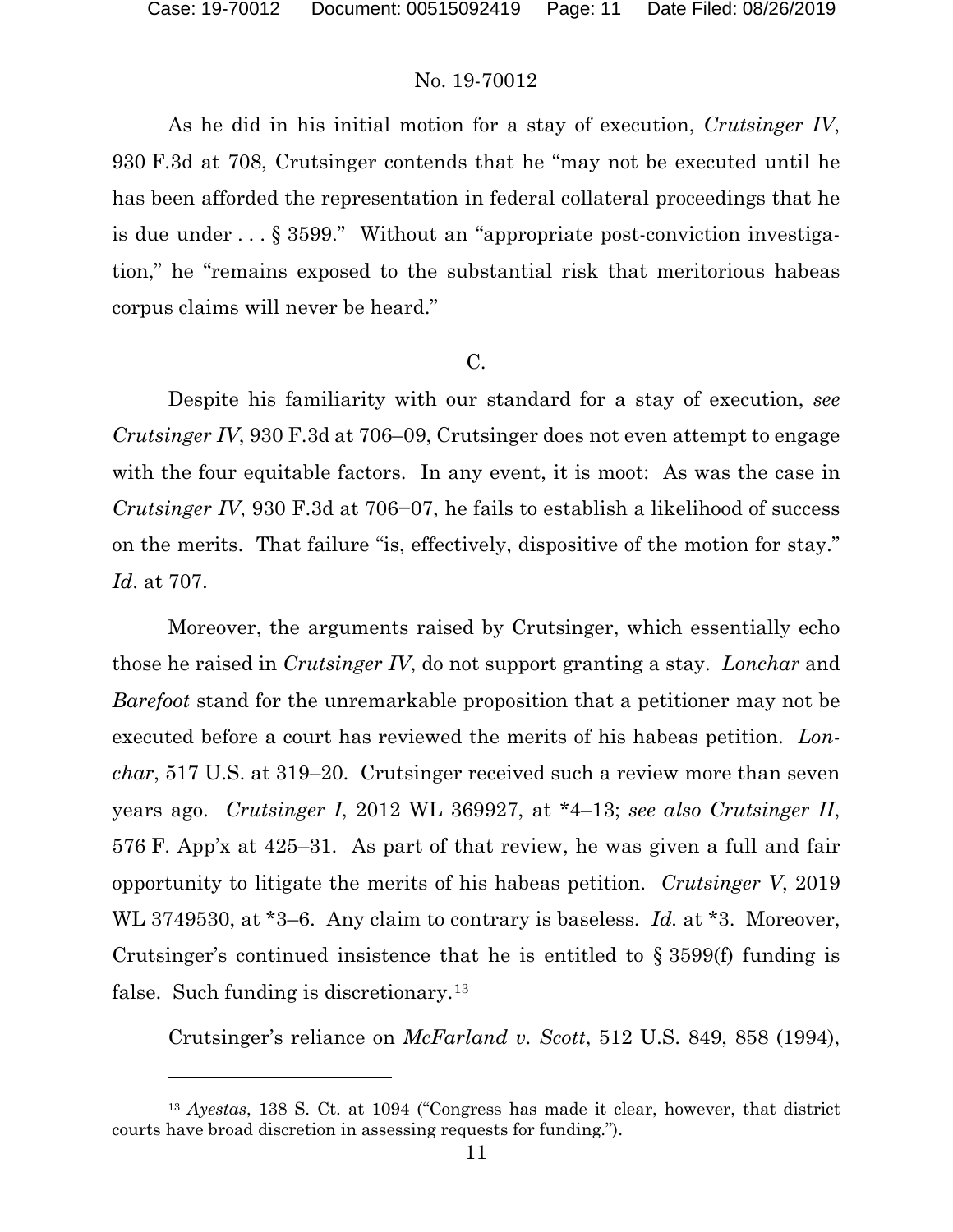# No. 19-70012

and *Battaglia v. Stephens*, 824 F.3d 470, 475 (5th Cir. 2016), is similarly misplaced. Those cases provide only that (1) a capital defendant must "have sufficient time to request the appointment of counsel and file a formal habeas petition prior to his scheduled execution," *McFarland*, 512 U.S. at 858, and (2) newly appointed counsel, if chosen for a defendant who effectively lacked habeas counsel, must be given time to develop a habeas claim for the appointment to be meaningful, *Battaglia*, 824 F.3d at 475–76. "Crutsinger, however, has been well-represented by his counsel for approximately eleven years," and he would not, as in *McFarland* or *Battaglia*, "be deprived of meaningful counsel absent a stay." *Crutsinger IV*, 930 F.3d at 708. Lastly, "[e]ven if Crutsinger could establish a likelihood of success on the merits—which he cannot—the other [equitable] factors weigh in favor of the state." *Id*. at 709.

We take seriously "a [s]tate's strong interest in the timely enforcement of valid judgments of its courts."[14](#page-11-0) "Equity must be sensitive to the [s]tate's strong interest in enforcing its criminal judgments without undue interference from the federal courts." *Crutsinger IV*, 930 F.3d at 709 (citation omitted). Crutsinger's motion for a stay of execution is therefore denied.

In summary, the motion for a COA and the motion for stay of execution are DENIED.

<span id="page-11-0"></span><sup>14</sup> *Murphy v. Collier*, 139 S. Ct. 1475, 1481 (2019) (Alito, J., dissenting); *see also In re Blodgett*, 502 U.S. 236, 239 (1992) (per curiam).